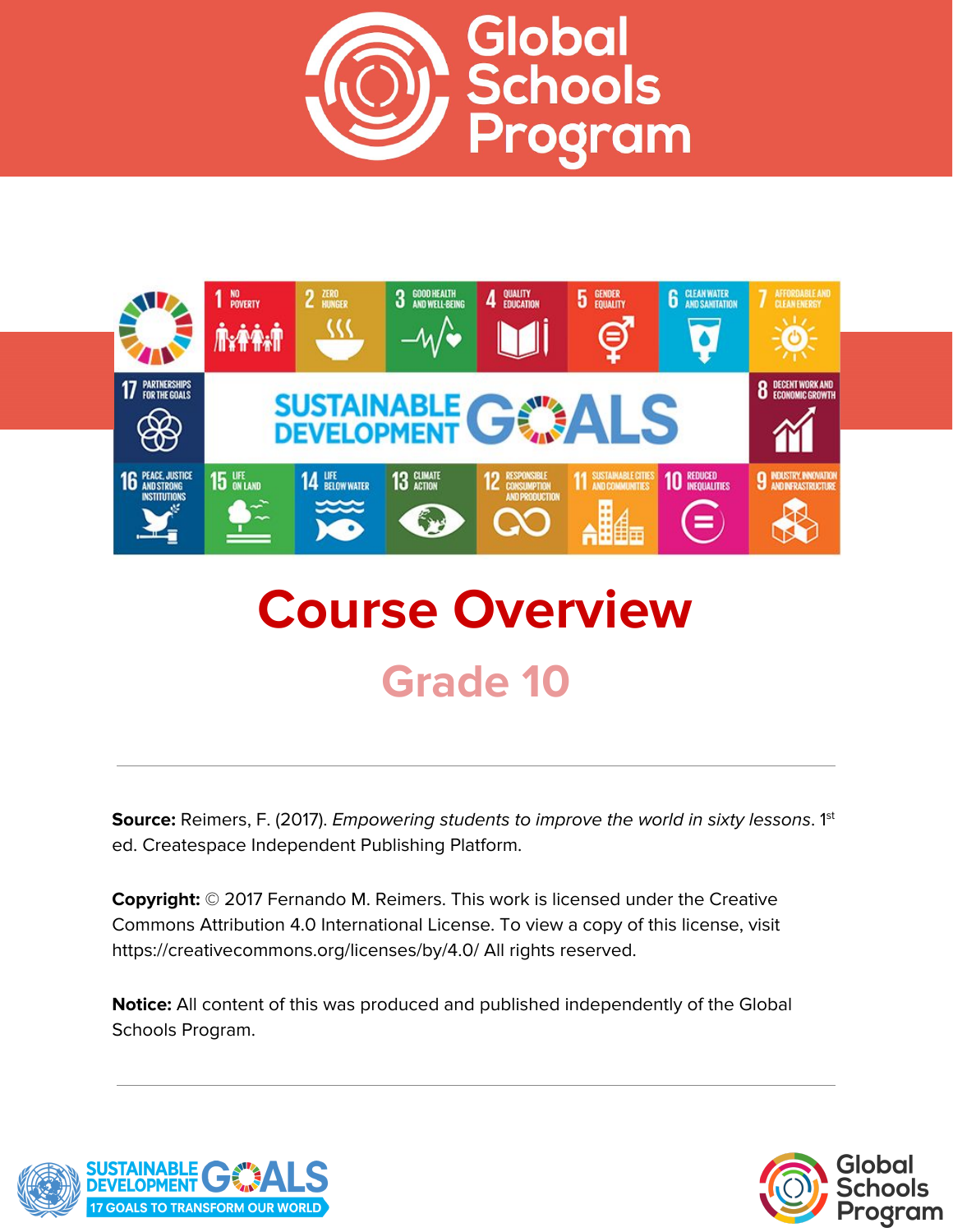

#### **Overview**

# **Learning Goal**

Grade 10's curriculum is focused on the student's individual sense of agency. Over the course of these lessons, students will identify their own values, explore how they express those values through their actions, and go out into their communities to see how they can contribute to solving real-world problems.

| <b>Lesson Scaffold</b>                                                                           |                                          |  |
|--------------------------------------------------------------------------------------------------|------------------------------------------|--|
| Lesson 1                                                                                         | My Self                                  |  |
| Lesson 2                                                                                         | My Community                             |  |
| Lesson 3                                                                                         | <b>Balancing Voices in Global Issues</b> |  |
| Lesson 4                                                                                         | Our World                                |  |
| Lesson 5                                                                                         | Capstone Project                         |  |
| <b>Learning Objectives</b>                                                                       |                                          |  |
| Students will think critically about how values relate to actions, and practice how<br>$\bullet$ |                                          |  |

- Students will think critically about how values relate to actions, and practice how they can promote their values in common scenarios.
- Students will engage with a real-world problem in their own community, talking to people and developing their own solution.
- Students will practice formal writing in their final paper.



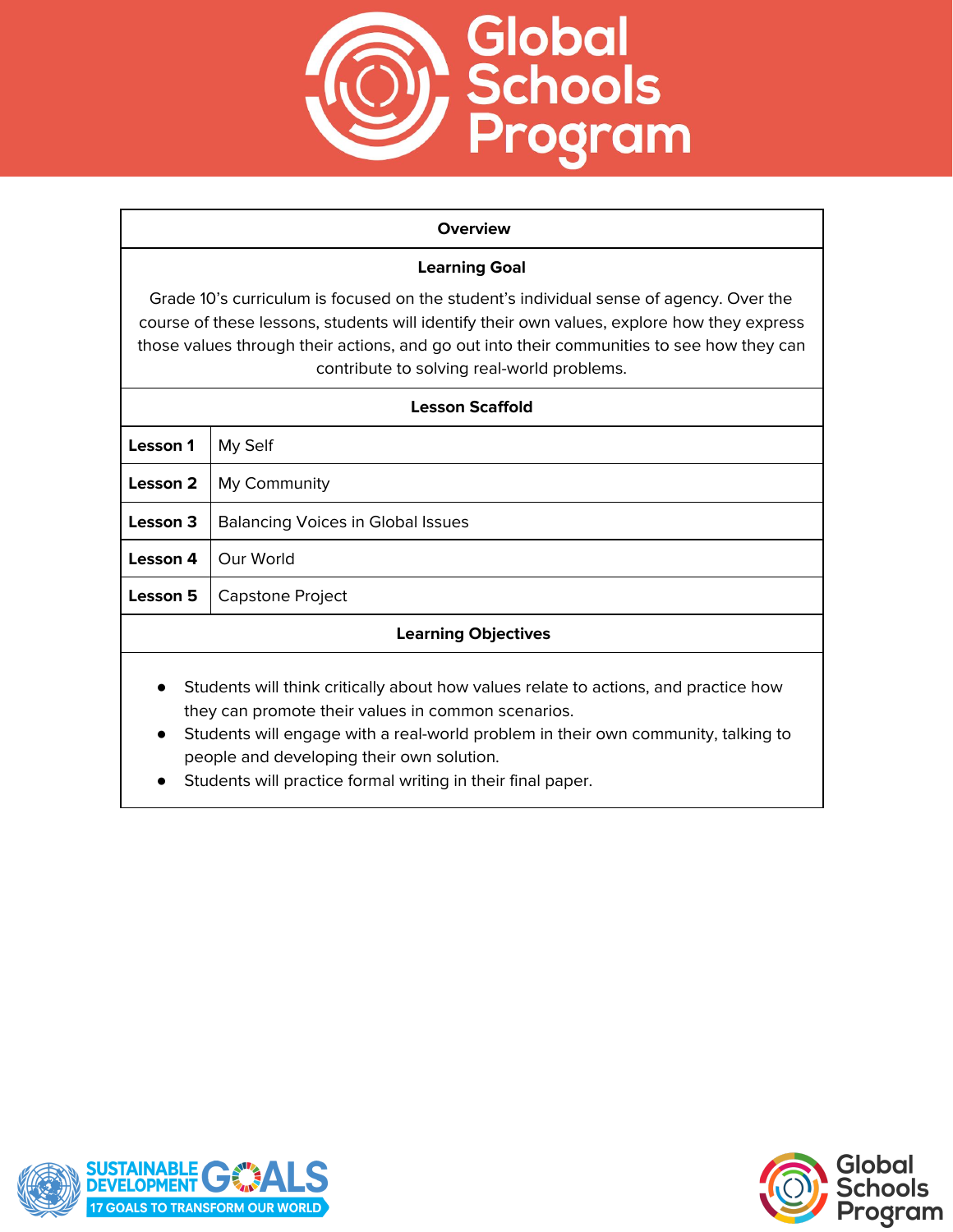

**Grade 10 Lesson 1** "My Self"

**Time Frame:** 60 minutes **Subjects:** Art

**Standards:** End Poverty (SDG 1); Zero Hunger (SDG 2); Good Health and Well-Being (SDG 3); Quality Education (SDG 4); Gender Equality and the Empowerment of Women and Girls (SDG 5); Reduced Inequalities (SDG 10); Peace, Justice and Strong Institutions (SDG 16); Partnerships for the Goals (SDG 17)

**Designed by:** Sharon Jiae Lee

**Summary and Rationale:** In this lesson, students will draw their values and share them with the classroom and identify situations/places/events in the community and the world where those values are being lived out and are lacking. For instance, a student may value family support the most and through discussions, realize that the places family support is lacking the most are orphanages. In the following lessons, students will turn towards the community, the nation, and the world to find solutions to the problems they have identified, and finally, write a paper stating the problem and offering solutions to the problems they feel most passionate to solve.

## **Instructional Goals:**

- **•** Students will be able to know themselves better by reflecting on the values that they have.
- Students will learn to have constructive discussions about the different values of other classmates and learn to respect those differences.
- Students will be able to identify gaps/problems in their community, country, and/or world where those values are lacking.

## **Understanding Goals:**

- People hold different values and they act on those values to make everyday decisions.
- Dissimilar values should be respected, and if some seem incompatible, students should be able to have constructive dialogues to understand and resolve conflicts.

## **Essential Questions:**

- What are values?
- What are your most important values in life?
- Why should we care about values?
- Where in our community, nation, and/or world do we see our values lived out or not?



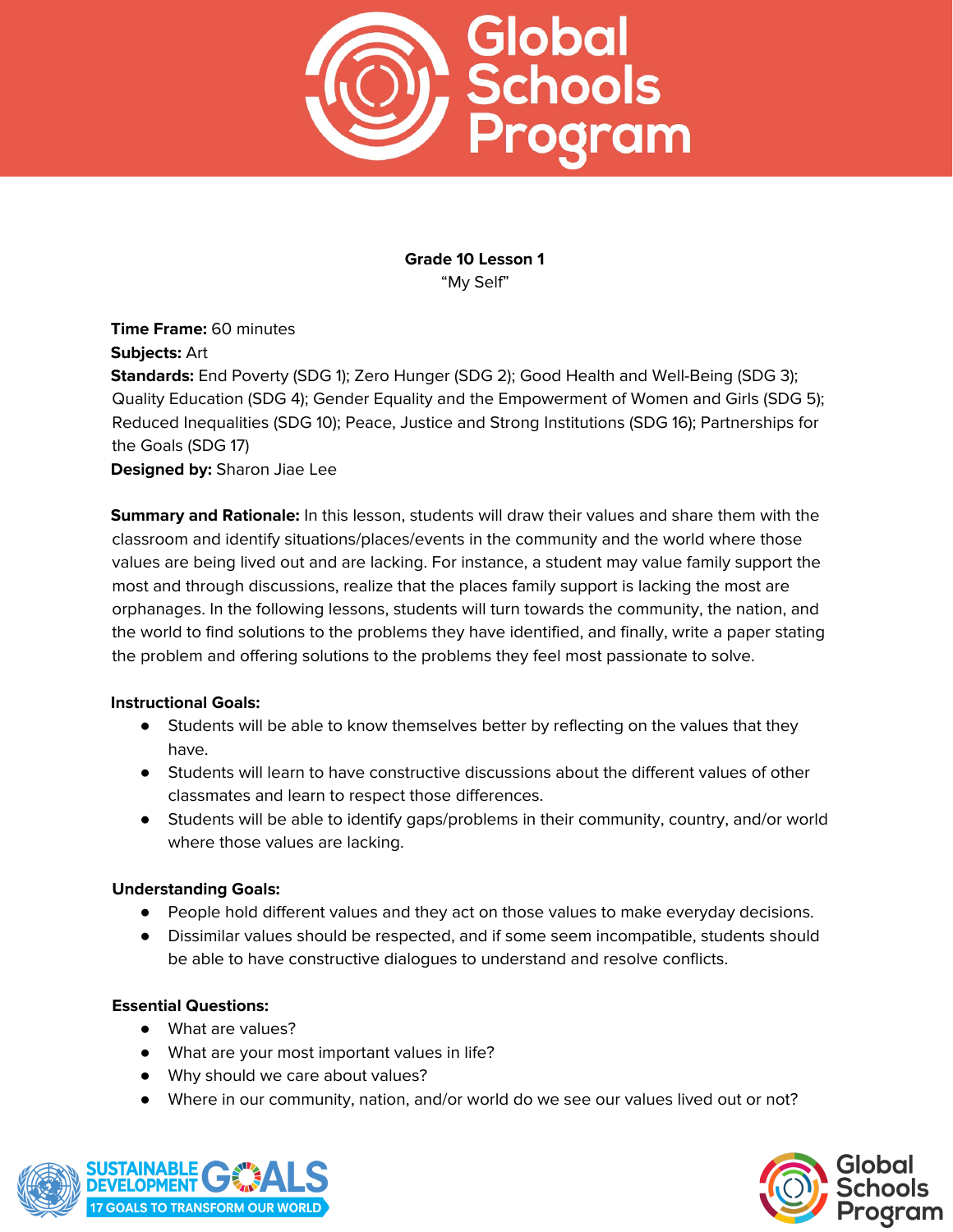

# **Student Learning Objectives (Students will be able to)/Assessment:**

| <b>Objective</b>                                          | <b>Conditions</b>   | <b>Observable</b><br><b>Skill/Behavior</b>                                                                                                        | <b>Assessment</b>                                                                                                                                                                                            |
|-----------------------------------------------------------|---------------------|---------------------------------------------------------------------------------------------------------------------------------------------------|--------------------------------------------------------------------------------------------------------------------------------------------------------------------------------------------------------------|
| Learning what values<br>are and why they are<br>important | In class as a whole | Students will<br>understand what<br>values are and why<br>they are important.                                                                     | Can the student<br>explain what values<br>are and why they are<br>important?                                                                                                                                 |
| Reflecting on and<br>identifying personal<br>values       | Individual work     | Students will identify<br>one important value<br>in their lives.                                                                                  | Can the student<br>identify one important<br>value in their life?                                                                                                                                            |
| Cooperating with<br>other students in<br>groups           | Group work          | Students will share<br>their own values,<br>listen to the values of<br>others, provide<br>constructive<br>feedback, and ask<br>helpful questions. | Can the student work<br>together in groups?<br>Does the student<br>respect different<br>values of other<br>students<br>Does the student<br>provide constructive<br>feedback and/or ask<br>helpful questions? |
| Connecting students'<br>personal values to the<br>world   | Group work          | Students will identify<br>problems in their<br>community/nation/<br>world that go against<br>their values.                                        | Can the student make<br>connections between<br>their personal values<br>and the community/<br>nation/world?                                                                                                  |

| Time                 | <b>Activity</b>                                                                                                 | <b>Questions</b>                            |
|----------------------|-----------------------------------------------------------------------------------------------------------------|---------------------------------------------|
| Opening (20 minutes) | Hand out a piece of paper to<br>each student. Open the<br>lesson by asking the<br>questions on the right column | What are values? Why are<br>they important? |



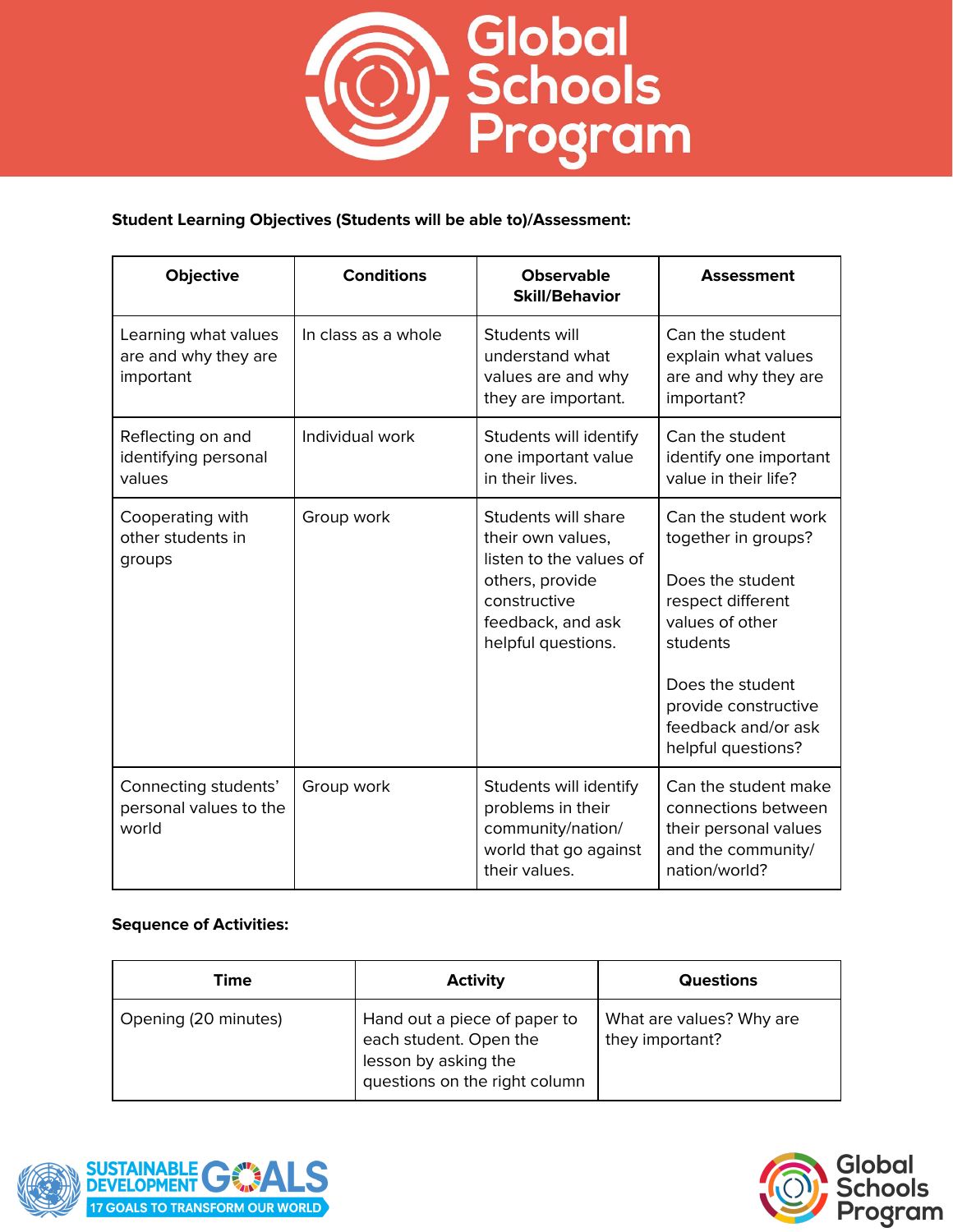

|                                               | to the students.<br>After having several students<br>answer the questions, ask<br>them to reflect on their own<br>values and draw one value on<br>the piece of paper. They<br>should draw a scene/event/<br>object that best represents<br>that value.                                                                                                                                            |                                                                                                                                                                                                                                    |
|-----------------------------------------------|---------------------------------------------------------------------------------------------------------------------------------------------------------------------------------------------------------------------------------------------------------------------------------------------------------------------------------------------------------------------------------------------------|------------------------------------------------------------------------------------------------------------------------------------------------------------------------------------------------------------------------------------|
| Presentation/Group<br>Discussion (20 minutes) | Have students split up into<br>different groups (small<br>enough where students have<br>time to share their values to<br>each other). Ask students to<br>guess each other's values.<br>Have students share their<br>values. After students share<br>their values within their<br>groups, ask the questions on<br>the right column. Have<br>students discuss the<br>questions within their groups. | Do you think everyone has<br>the same values? Why or why<br>not?<br>Is it okay to have different<br>values? Should all values be<br>treated equal?<br>What if some values are<br>contradictory? What should<br>we do in that case? |
| Group Discussion (15 minutes)                 | Ask the students about values<br>in the community/nation/<br>world, then ask the questions<br>on the right column. Have<br>students discuss in groups.                                                                                                                                                                                                                                            | Where in our community do<br>you see your value lived out<br>or not?<br>Where in the country do you<br>see your value lived out or<br>not?<br>Where in the world do you<br>see your value lived out or<br>not?                     |
| Closing (5 minutes)                           | Have some volunteers<br>present their drawings and<br>their values to the whole<br>class. Ask the question in the<br>right column.                                                                                                                                                                                                                                                                | What do should we do when<br>we see problems in the world<br>that go against what we think<br>is important in life?                                                                                                                |



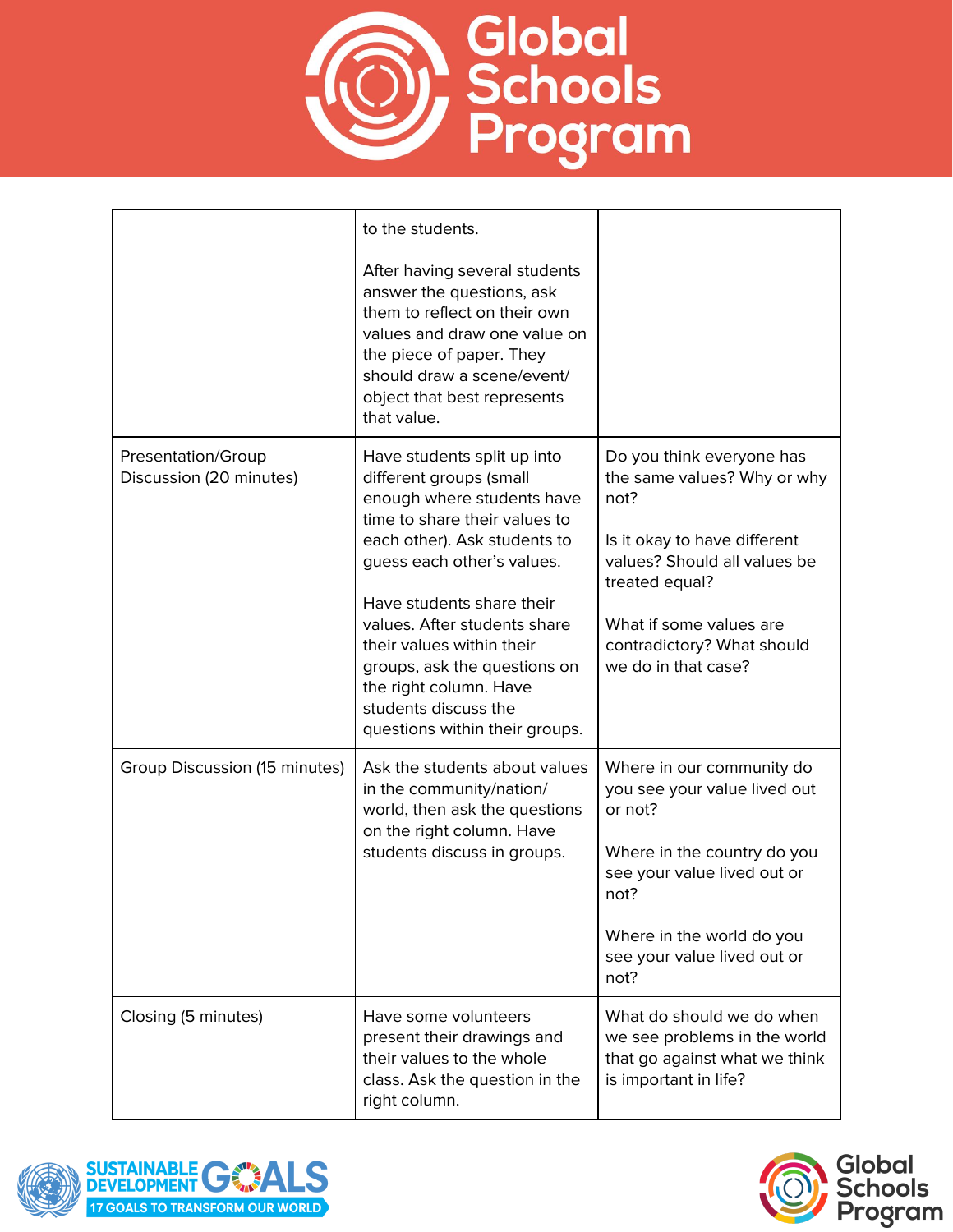

| Encourage students to be      |  |
|-------------------------------|--|
| change-makers in their        |  |
| communities and in the world. |  |

#### **Resources for Students:**

- You and Your Values: <http://tiny.cc/G10L1R1>
- Choices and Values: <http://tiny.cc/G10L1R2>

#### **Resources for Teachers:**

- **●** Values Education Curriculum: <http://tiny.cc/G10L2R3>
- **●** Activities for Teaching Values: <http://tiny.cc/G10L2R4>
- **●** Lessons and Activities for Teaching Respect: <http://tiny.cc/G10L2R5>
- **●** Character Education Lesson Plans: <http://tiny.cc/G10L2R6>
- **●** Advocates for Youth Values Lessons: <http://tiny.cc/G10L2R7>



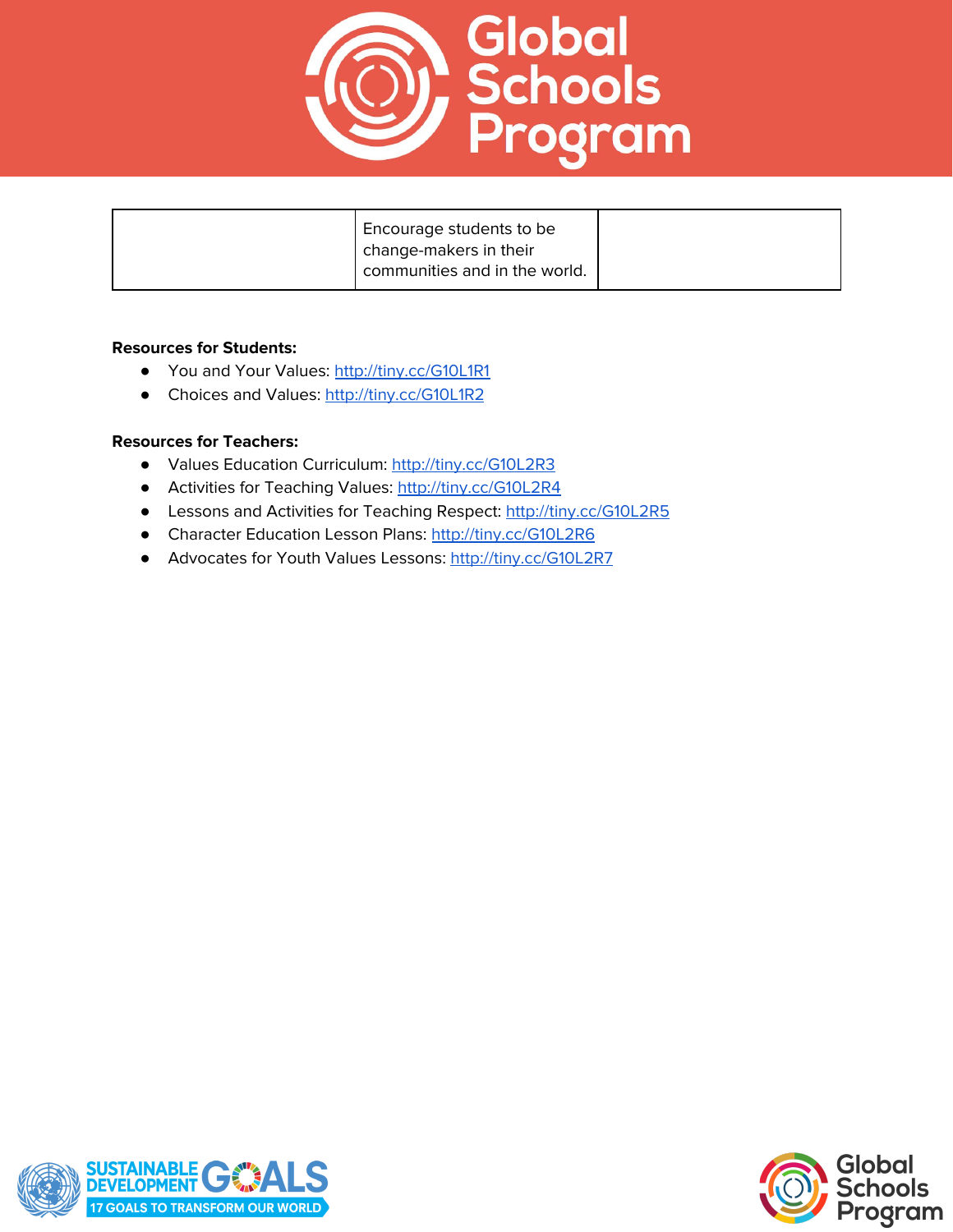

**Grade 10 Lesson 2** "My Community"

**Time Frame:** 60 minutes **Subjects:** Social Studies **Standards:** End Poverty (SDG 1); Zero Hunger (SDG 2); Good Health and Well-Being (SDG 3); Quality Education (SDG 4); Gender Equality and the Empowerment of Women and Girls (SDG 5); Reduced Inequalities (SDG 10); Peace, Justice and Strong Institutions (SDG 16); Partnerships for the Goals (SDG 17) **Designed by:** Quinn Lockwood

**Summary and Rationale:** Students will build on the first lesson in which they thought about their values and identified a problem facing the world that they feel passionate about helping to solve. In this lesson, students will prepare to go out into their local community and conduct interviews with individuals or perhaps several people who are members of an organization that is doing something to fix the problem that the student identified. This can be broadly defined (for example, there might not be someone in the local community doing work that addresses the student's exact issue/problem).

## **Instructional Goals:**

- Teacher will guide students in matching the problem they identified with someone/an organization in their community that is working to address that problem.
- Teacher will help students to develop their own interview protocol and make sure that students are able to practice being an interviewer (using classmates as the interviewees).
- Teacher can discuss issues like recording the interview, making sense of the information they get out of the interview, and how to incorporate interviews into their final paper.

#### **Understanding Goals:**

- Understand the value of talking to people about the work that they do.
- Understand how to develop questions to ask in the interview.
- Understand how to make connections between the work that people do on a local level and the way this work can impact societal issues.
- Understand the ways in which literature can both accurately and inaccurately represent social and cultural realities.

## **Essential Questions:**

- What is the purpose of conducting interviews?
- What is the best way to reach out to people and explain what we would like to talk to them about?



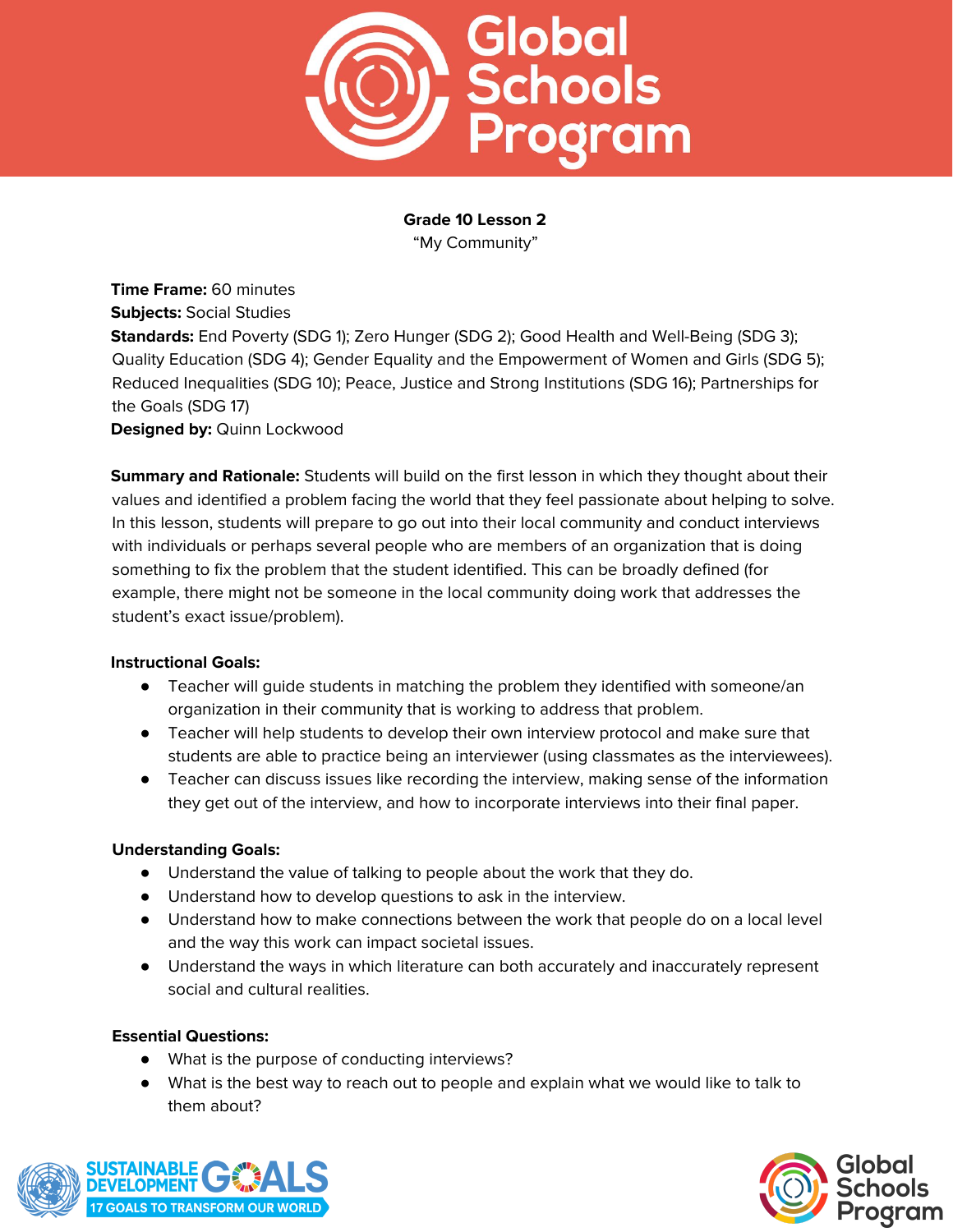

- How can we think of questions that answer what we really want to know about the problem we identified?
- How can we make good use of the information that we get from the interviews?
- How can we make sure that we are respectful of others' time?
- What are some challenges that might arise during our interviews?
- What are some strategies we can think of to address those challenges?

# **Student Learning Objectives (Students will be able to):**

- Develop interview questions.
- Practice at least one mock interview.
- Produce a summary of what they found out in the mock interview.
- Create a list of questions for their interview with a community member.

**Assessment:** Students will complete mock interviews with classmates, including developing a list of questions and a short write-up of their findings from the interview. Students will submit their interview protocol and questions for the teacher to review before going out into the community to conduct the interview.

- **Teacher Preparation:** Before the lesson, teacher should:
	- Identify community partners for students to interview based on the community issues that students identified in the last class.
	- Students will need to conduct some preliminary research about their topic before they can design effective interview questions. Let students know who their community partner is in advance of this lesson.
	- Give students a research assignment to complete before this class that will allow them to have a basic understanding of what their community partner does before attempting to design interview questions.
- **Introduce the Topic (5 minutes):**
	- Frame the lesson by letting students know they will be practicing their interviewing skills, as well as getting the chance to put themselves in the shoes of the interviewee.
	- Remind students that in the last class, they explored the idea of values and used their values to identify a problem in their community.
	- Let students know that you (the teacher) have identified some potential partners for students, whether they are organizations or individuals, who are working to address the issues that students raised during the last class. Students will be able



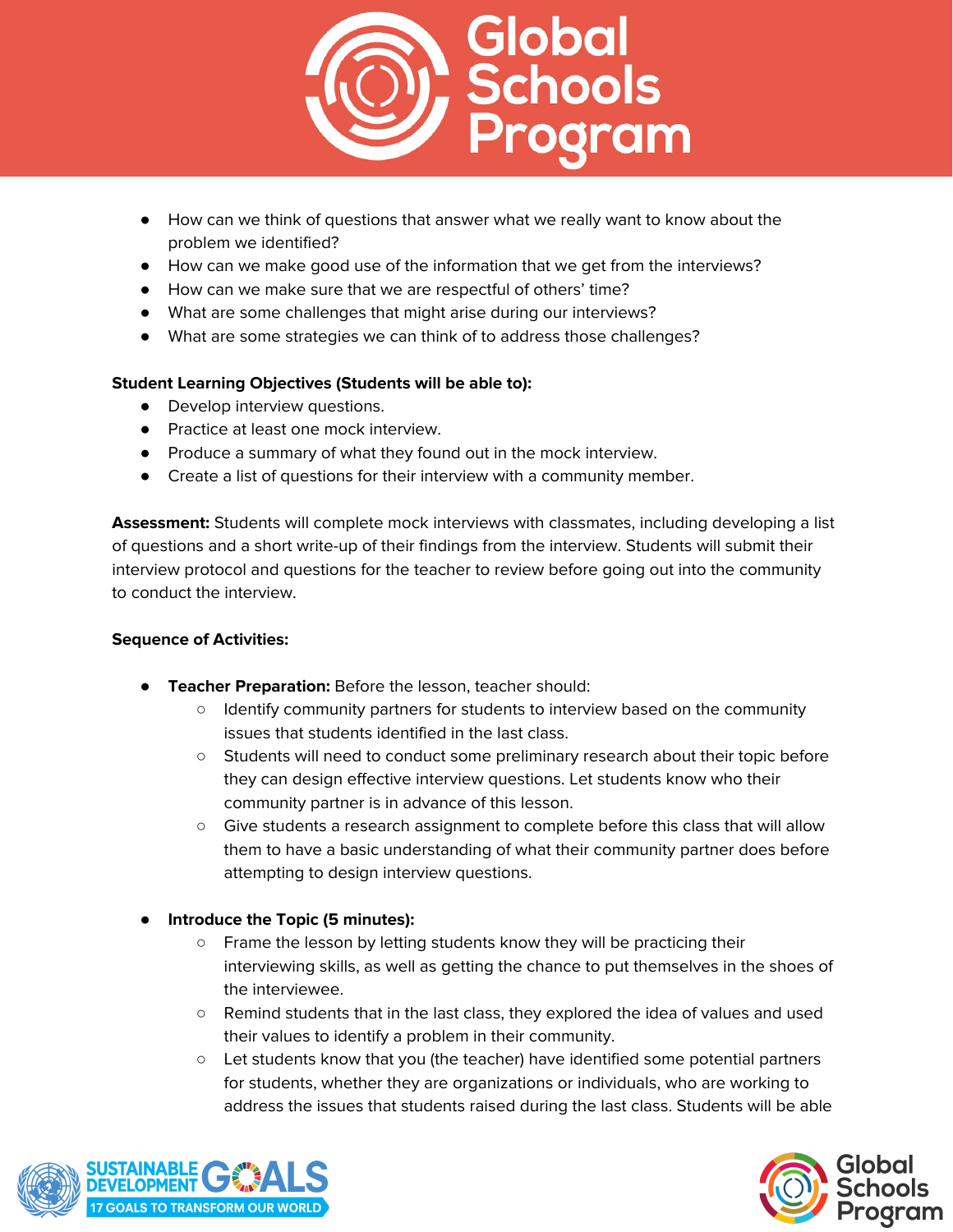

to interview these community members and use the information in their final papers. In order to practice for these interviews, let students know they will be able to practice interviewing their classmates.

- **Warm-Up (20 minutes):** Start students off with a quick interview practice. Put students into groups of four, and let one pair start while the other pair observes, then swap. Give each pair of students a list of sample interview questions (below in "Resources for Teachers") and give each pair 10 minutes to interview each other (each student within each pair gets 5 minutes).
- **Reflection (5 minutes):** Give students the opportunity to talk in their group of four about what went well and what could have gone better during the practice interviews. Provide guiding questions for students, such as:
	- How did you feel when you were asking the questions?
	- What were some of the challenging things you encountered as the interviewer?
	- How about as the interviewee?
- **Developing Interview Questions and Protocol (10 minutes):** Pass out the handout (below in "Resources for Teachers") with tips and best practices for interviewers. Go over the handout with students and let them share ideas about how to use these practices while developing their interview questions.

## ● **Interview Practice (10 minutes):**

- Give each student their assignment/problem and give them the role of the person/organization who is working to address that problem.
- Give each pair of students a few sample questions and then give them five minutes to develop some sample questions independently.
- After 5 minutes of planning, give students 5 minutes to practice asking and answering the questions.

# ● **Sharing in Class (10 minutes):**

- Give students a chance to share their questions and receive feedback from teacher and classmates. As homework, students should expand their list of questions and edit their questions based on feedback they received.
- Students will be responsible for contacting their community partners to arrange the interview, with support from the teacher as necessary. Let students know that they have the opportunity to arrange phone interviews if in-person interviews are not possible.



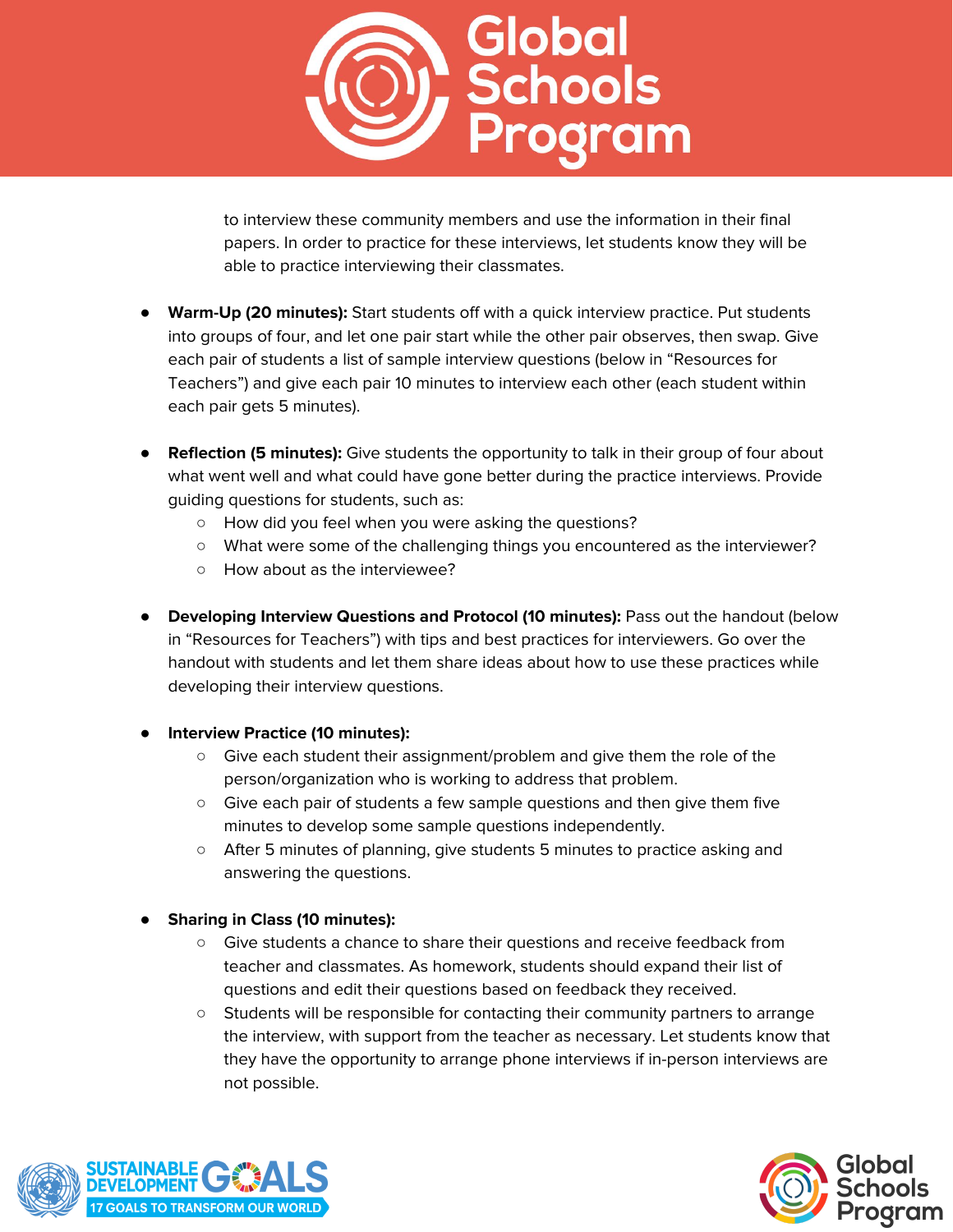

## **Resources for Teachers:**

- How to Conduct a Journalistic Interview: <http://tiny.cc/G10L2R1>
- Beyond Questions, Learning the Art of the Interview: <http://tiny.cc/G10L2R2>



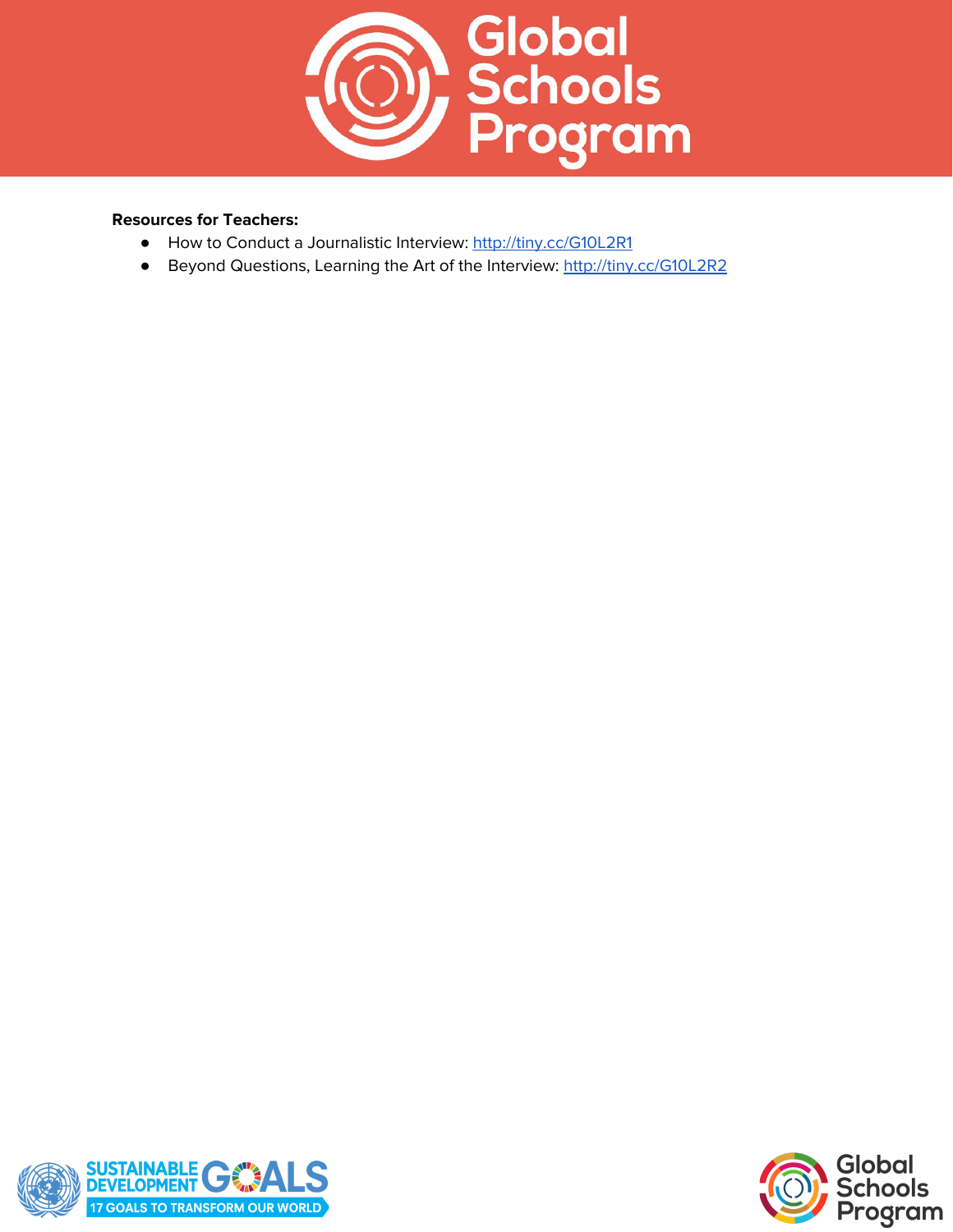

# **Grade 10 Lesson 3**

"Balancing Voices in Global Issues"

**Time Frame:** 60 minutes

**Subjects:** Geography, Social Studies

**Standards:** Zero Hunger (SDG 2); Good Health and Well-Being (SDG 3); Quality Education (SDG 4); Gender Equality and the Empowerment of Women and Girls (SDG 5); Clean Water and Sanitation (SDG 6); Industry, Innovation, and Infrastructure (SDG 9); Sustainable Cities and Communities (SDG 11); Life Below Water (SDG 14); Life on Land (SDG 15) **Designed by:** Holing Yip

**Summary and Rationale:** In analysing global events, it is important to recognize that opinions and viewpoints around an issue highly depend on the perspective from which you inspect the issue. In this lesson, using the constructions of large dams around the world as case study, students will be given information from different stakeholders' perspectives, and through discussion learn to consider the viewpoints of a wide range of stakeholders.

**Instructional Goals:** Students will practice making evidence-based arguments and understand that differences in opinion often stem from differences in perspectives of different stakeholders.

## **Understanding Goals:**

- Students will understand that different stakeholder perspective breeds different viewpoints and logical conclusions.
- Students will also gain the sensitivity to spot and consider the missing voices in a discussion.

## **Essential Questions:**

- Who are the stakeholders whose viewpoints are represented in the information packet you read? Whose opinion should bear more weight, and who gets to decide that?
- The arguments from different stakeholders are different, but are they all logical and well-supported?
- Whose voices are not heard?
- How should we consider the interests of non-human creatures?
- How should we ensure that more voices are heard?

# **Student Learning Objectives (Students will be able to):**

● Extrapolate at least two argument are their corresponding supporting evidence from the information packet.



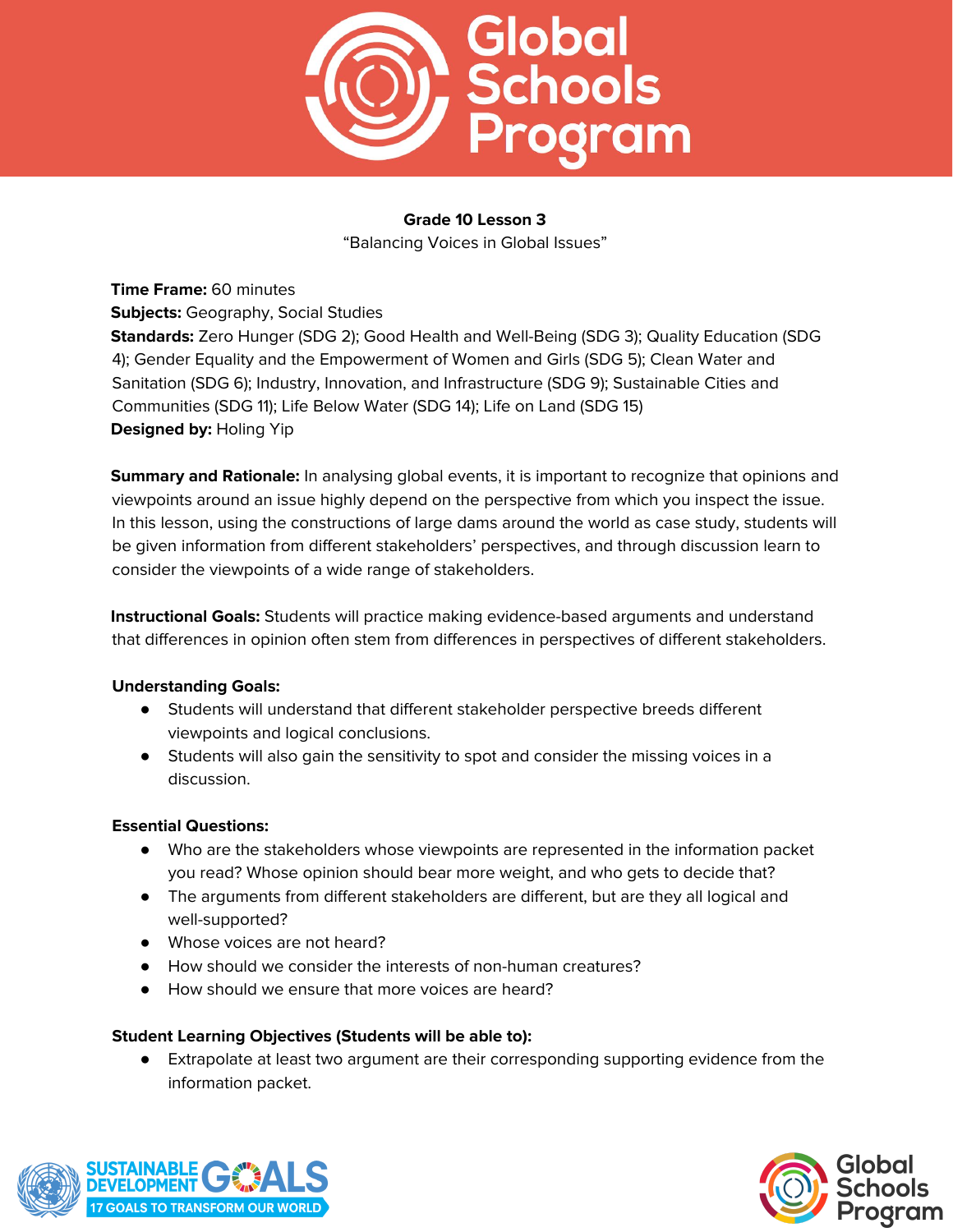

- Accurately name the main stakeholders whose opinions are represented in the information packet.
- Name at least one stakeholder whose interest is partially represented in the information.
- Name at least one stakeholder whose interest or viewpoint is not present in the information.

## **Assessment:**

- Quality of arguments made
- Evidence used to support the arguments
- Number and type of stakeholders identified from the information packet
- Breadth of stakeholders whose voices were not represented that were identified by the students in the last part of the activity

- **Teacher preparation:** Before the lesson, the teacher will choose the building of a dam as the discussion topic for the class. The teacher will compile two information packets; Information Packet A focuses on the government's justification for building the dam and the problems it seeks to solve, and Information Packet B focuses on the perspective of inhabitants who will be affected and displaced by the dams.
- **Part 1 (5 minutes):** In the beginning of the lesson, the teacher will ask the students to be divided into small groups of 3-4. The teacher will explain that the lesson is to build the students' ability to back up their arguments with evidence, and that a country previously had plans to build a dam but a new government leader is assuming office and wants to reevaluate the dam project. The student groups' task is to advise the new government leader what their next step should be.
- **Part 2 (2 minutes):** Half of the groups will receive Information Packet A, while the other half will receive Information Packet B. The students are not informed that there are two sets of information packets.
- **Part 3 (13 minutes):** Students, in small groups, come up with three arguments for their advice to the new government leader, and back the argument up by evidence or viewpoints found in the information packet.
- **Part 4 (15 minutes):** Student groups then present their argument and evidence to the whole class.



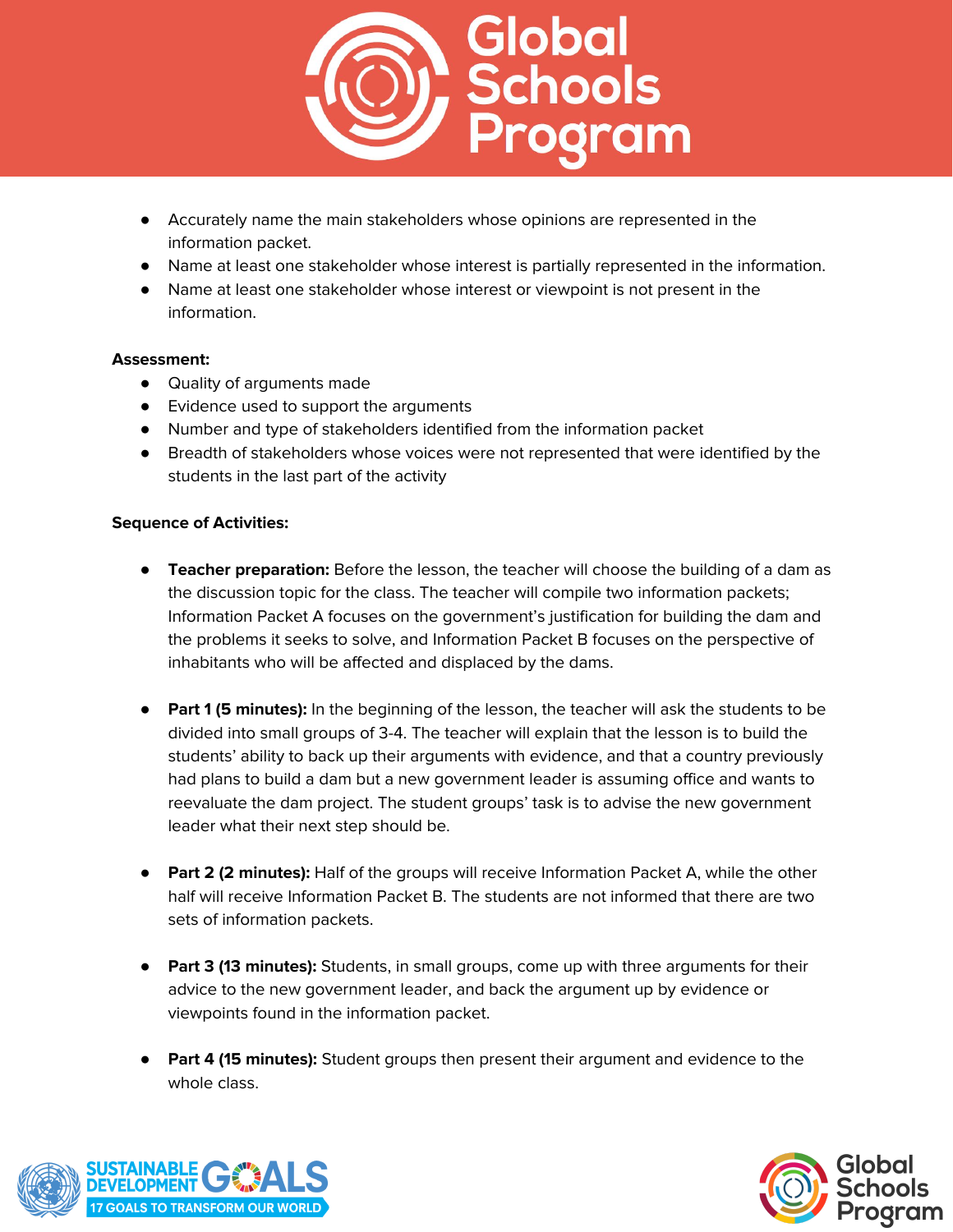

- **Part 5 (5 minutes):** Teacher discuss with the class the major differences in the advice given by different student groups. The teacher reveals to the students that different groups have been given information packets that are from the perspectives of different stakeholders.
- **Part 6 (10 minutes):** Student groups merge to form larger groups so that each new group has both students who read Information Packet A and students who read Information Packet B. The students discuss to identify the stakeholders whose perspectives and interests are represented in each information packet, and share this with the whole class.
- **Part 7 (10 minutes):** Students then brainstorm in small groups or as a whole class the stakeholders whose full perspectives may not have been represented in either information packet. They also discuss whose perspective they most personally identify with, and why.

#### **Resources for Students:**

● Google Maps and Google Earth to inspect the dams

## **Resources for Teachers:**

- China's Three Gorges Dam: <http://tiny.cc/G10L3R1>
- The River Educator's Toolkit: <http://tiny.cc/G10L3R2>
- Modern China, the Dam Debate: <http://tiny.cc/G10L3R3>
- Cost-Benefit Analysis (China Dam): <http://tiny.cc/G10L3R4>
- Three Gorges Dam, A Catastrophe?: <http://tiny.cc/G10L3R5>
- Ethiopia's Gibe III Dam: <http://tiny.cc/G10L3R6>
- International Rivers, Gibe III: <http://tiny.cc/G10L3R7>
- Uneasy Choice: Where do We Stand on Gibe III: <http://tiny.cc/G10L3R8>
- Brazil's Belo Monte Dam: <http://tiny.cc/G10L3R9>
- Massive Dam Project Strikes Heart of Amazon: <http://tiny.cc/G10L3R10>



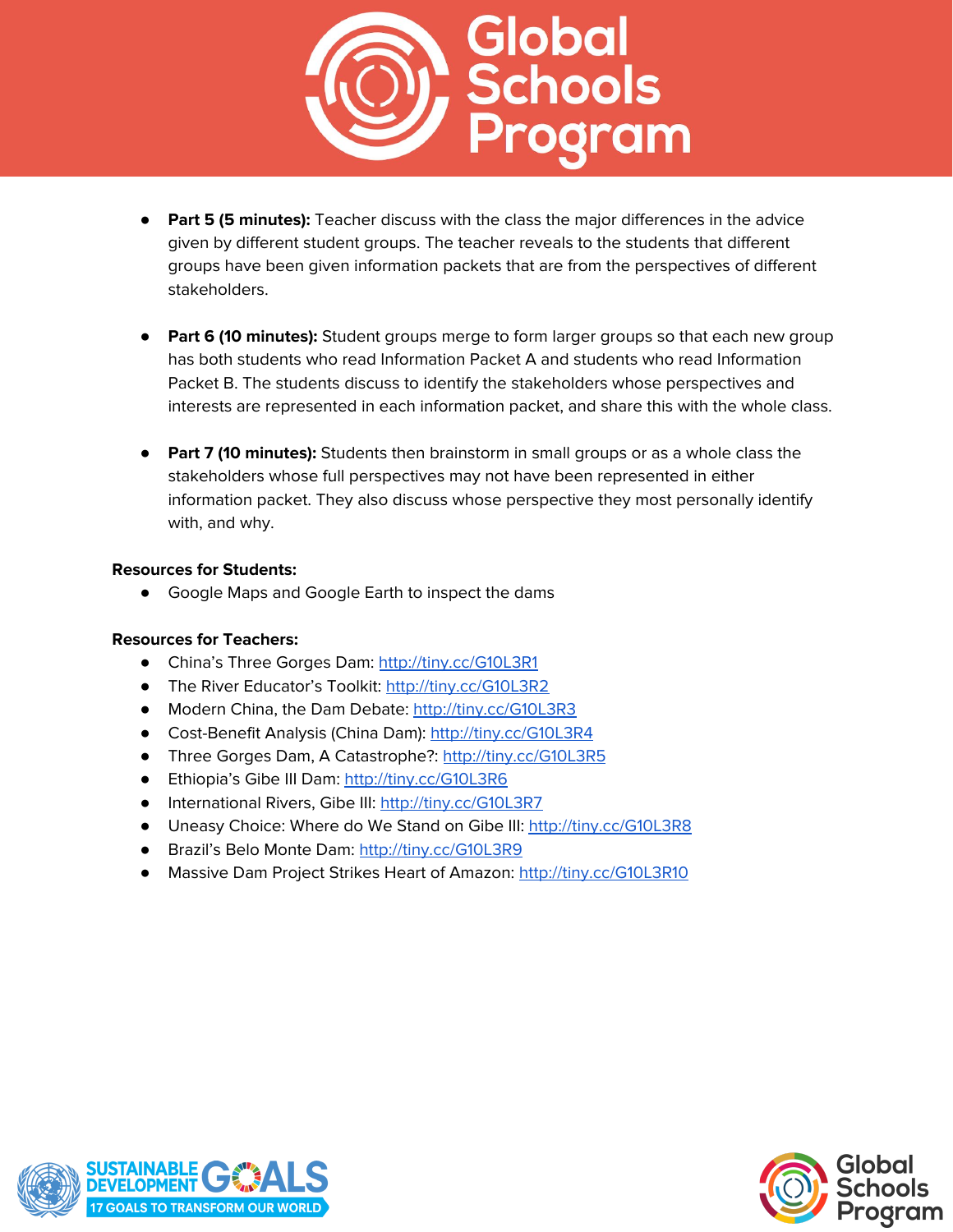

**Grade 10 Lesson 4** "Our World"

**Time Frame:** 60 minutes **Subjects:** Social Studies **Standards:** All SDGs **Designed by:** Eva Flavia Martinez Orbegozo

**Summary and Rationale:** In this lesson, students will connect the local problems they have identified and with which they have worked in the previous lessons to the SDGs.

**Instructional Goal:** Students will gain understanding of how global issues are connected to local problems and reflect on how their interest and knowledge about them can inform solutions.

## **Understanding Goals:**

- Local issues can be a manifestation of global problems.
- Local solutions may have a large impact.
- Individuals can play a role in improving the world by being aware of global problems, knowing how they are reflected in their local context, and being involved in finding solutions.

# **Essential Questions:**

- How are the problems on which students have been working related to the different SDGs?
- Which of the solutions explored through community interviews and research could potentially be adapted to other contexts?
- Which could be seen as global solutions?
- What are the reasons why they could work?
- What would be possible problems in other contexts?
- How does the understanding of the problem in which students have worked change when learning about SDGs?

# **Student Learning Objectives (Students will be able to):**

- Connect local problems to the SDGs by linking each of their problems to the SDGs to which they relate, and justify these connections.
- Navigate between the local and global contexts by assessing the potential validity of the solutions they have encountered in previous sessions in other contexts in the world.
- Communicate the connection between local and global, and the possible difficulties when translating solutions in between contexts.



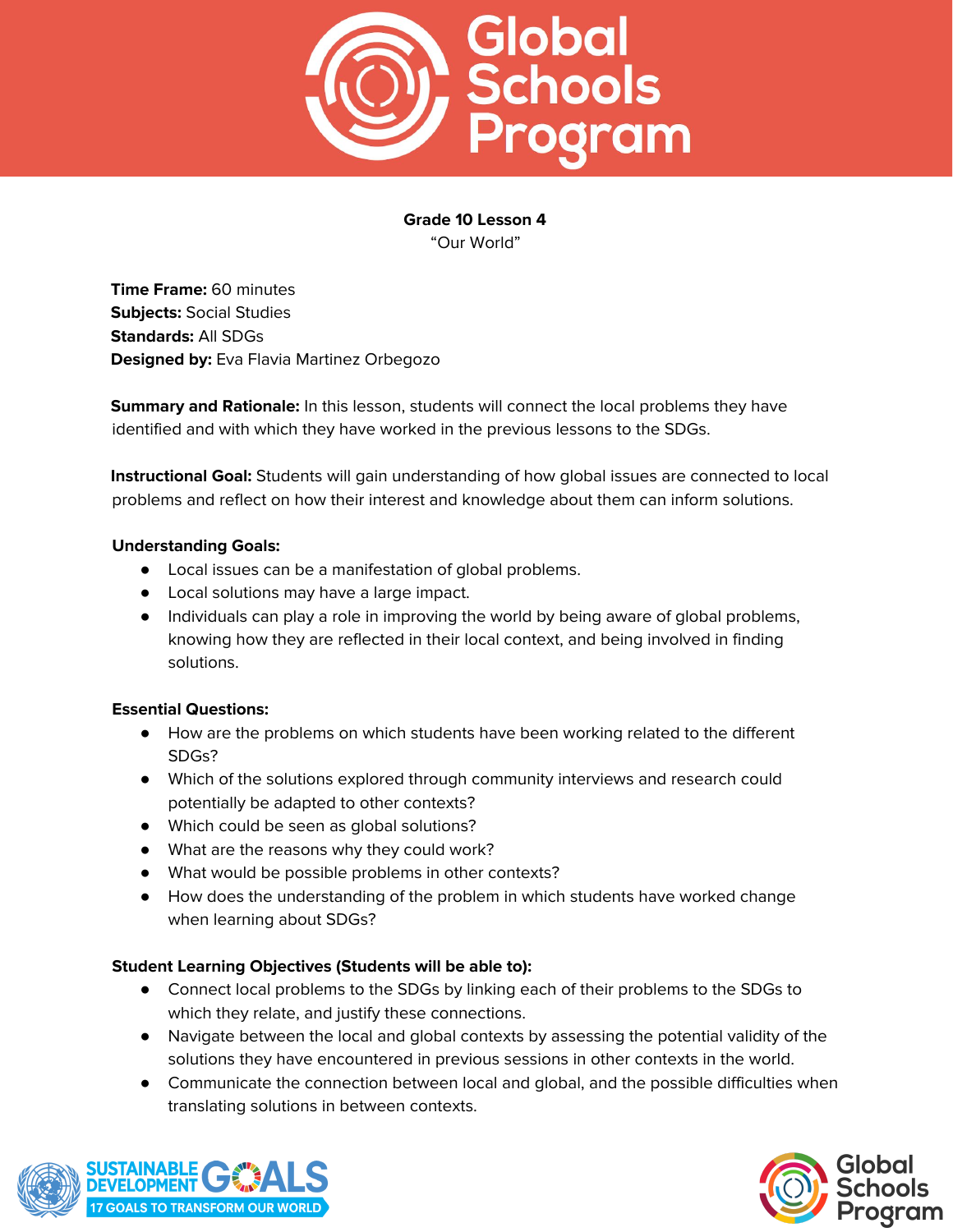

**Assessment:** News broadcast written and enacted in groups (and if possible, recorded)

- **● Part 1 (Feel):** Localization
	- Example of a successful local solution:
		- Students are shown a video about using plastic bottles filled with water and bleach to light up houses with no natural light or electricity.
		- Link to video: [https://www.youtube.com/watch?v=cQCHvO2H0\\_0](https://www.youtube.com/watch?v=cQCHvO2H0_0).
		- If there is no possibility to show the video, the story can be narrated and a few pictures can be shown.
	- Discussion and reflection: The teacher ask students to consider the following questions (first in pairs and then in a whole group discussion):
		- What are the different problems this solution is trying to address (e.g. lack of electricity)?
		- What are the big causes for those problems (e.g. poverty)?
		- The teacher can write down problems and causes that have to do with the SDGs (e.g. poverty, affordable and clean energy, sustainable cities, etc.).
- **● Part 2 (Think):** The teacher should introduce the SDGs, paying attention to context.
	- Students are asked to think about the problems they have heard about and identify problems that are related to their community and the previous session.
		- Students answer the following question: How is your problem connected to the SDGs? Identify all the different SDGs to which your problem is connected.
	- The teacher will post headings with the name of each SDG on the walls around the classroom. Students will have small cards or post-its with the name of their problem, and they need to decide under which SDGs they can place their problem.
	- Students go around the classroom and post their problem under as many SDGs as they consider possible. The last two minutes of this activity will be used for the teacher to ask a few students to justify and explain how their problem relates to the SDGs they have chosen.
	- Teacher can ask students to discuss the following questions in pairs:
		- What problem did you pick?
		- Can you describe the problem?
		- Who is affected by this problem?
		- How do we know?



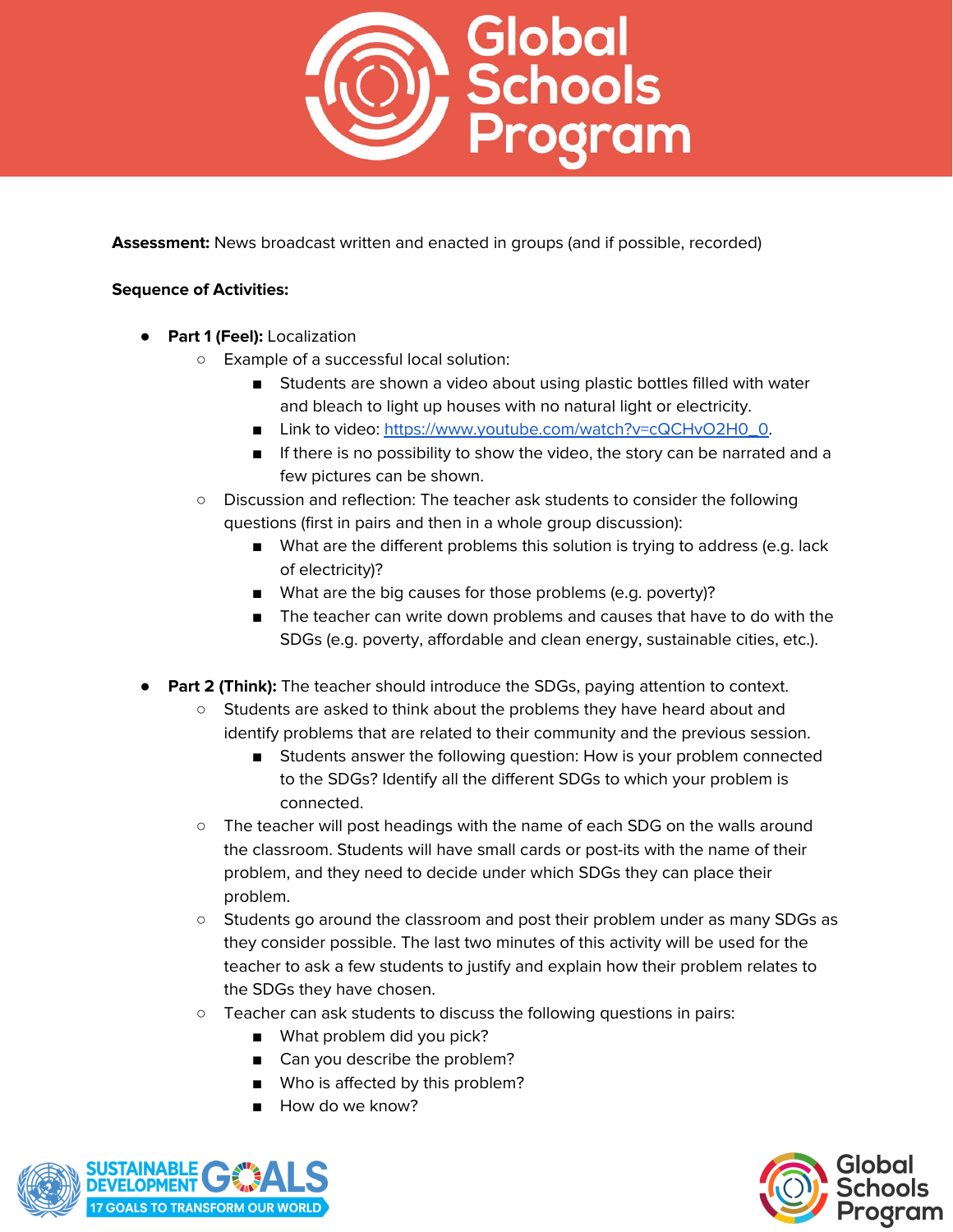

- Which SDGs strive to address this problem?
- How do they address it?
- **Part 3 (Act):** News broadcast on SDGs and local problem:
	- Preparation: Students will be asked to script a news broadcast which includes the following questions:
		- What problem did you pick?
		- Can you describe the problem?
		- Who is affected by this problem?
		- How do we know?
		- Which SDGs strive to address this problem?
		- How do they address it?
	- Students need to write the script as if they were reporting to their community news station (i.e., students need to cover the news of this problem and the call to action to solve the problem).
	- Part 3 should include a recording of the broadcast (if possible) and playing them for the classroom. Alternatively, the students can just enact them in front of the classroom.

## **Resources for Students:**

- SDGs website (or printouts with the SDGs listed)
- Class notes from the previous lessons
- Deliverables from the previous lessons

#### **Resources for Teachers:**

● SDGs website



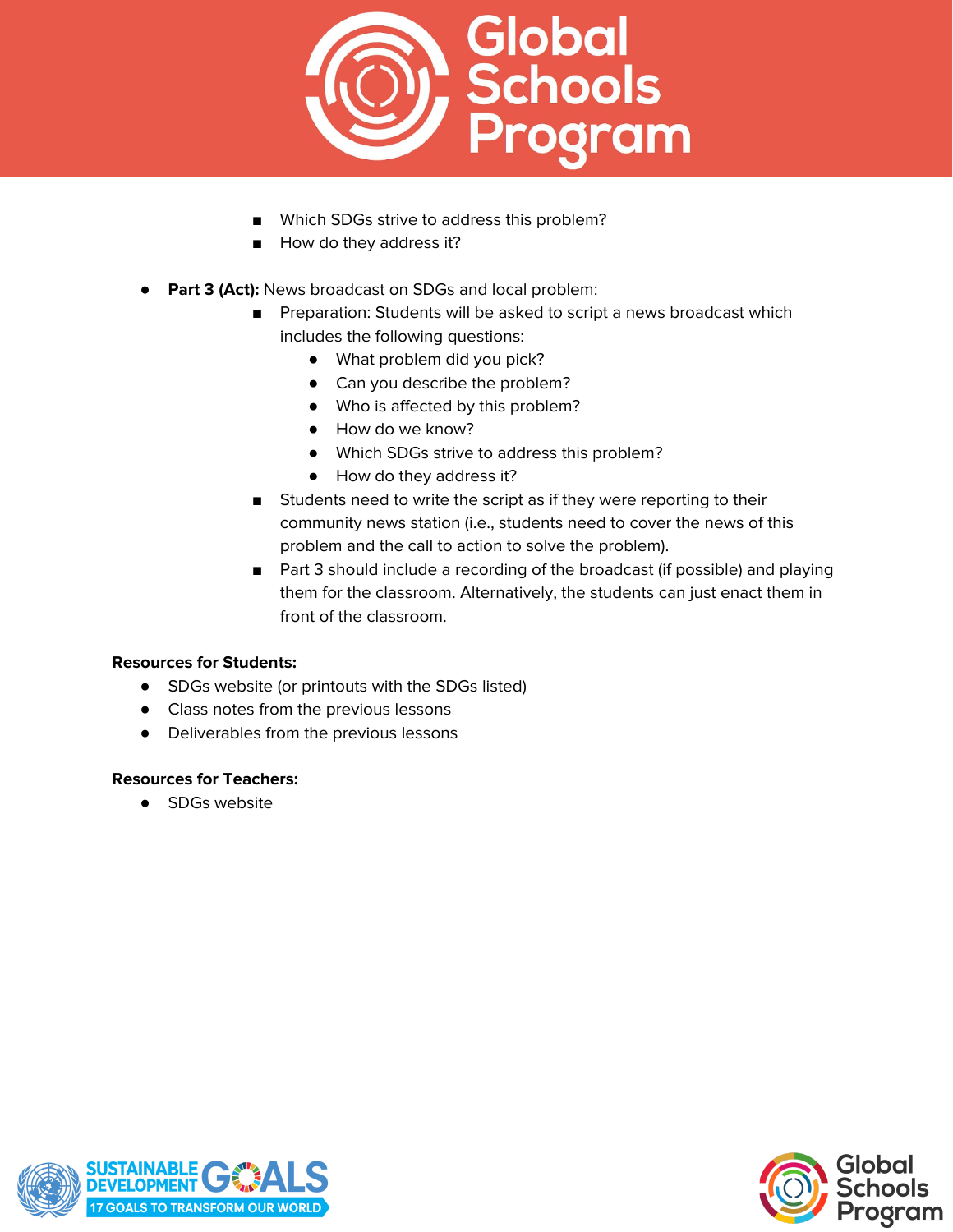

# **Grade 10 Lesson 5**

"Capstone Project"

**Time Frame:** 60 minutes per lesson **Subjects:** Creative Writing, Social Studies **Standards:** All SDGs **Designed by:** Madhuri Dhariwal

**Summary and Rationale:** The students will put together the research they have conducted in the previous lessons to produce one paper, with the aim of publishing it.

## **Understanding Goals:**

- The world is interconnected.
- Little actions can have big impacts.
- Conducting research is essential and involves a process.

#### **Essential Questions:**

- How do we tie together different pieces of research?
- What is my role in solving problems in the world?

#### **Student Learning Objectives (Students will be able to):**

- Understand the connection between the values they hold and the problems they identify in their surroundings.
- Check whether the problems they think exist, actually exist in their community.
- Write papers of varying lengths for each lesson.
- Collate their writing into one cohesive piece.
- Edit their own work.
- Build a connection between themselves, their immediate surroundings, the world at large, and their role in solving world problems.

**Assessment:** Students will present a well-researched, well articulated final project which demonstrates their understanding of various global challenges and potential solutions. Teacher will grade at their discretion.

#### **Sequence of Activities:**

● **Introduction (5 minutes):** Explain that the students have to write one paper, building on the work they have done in the previous lessons.